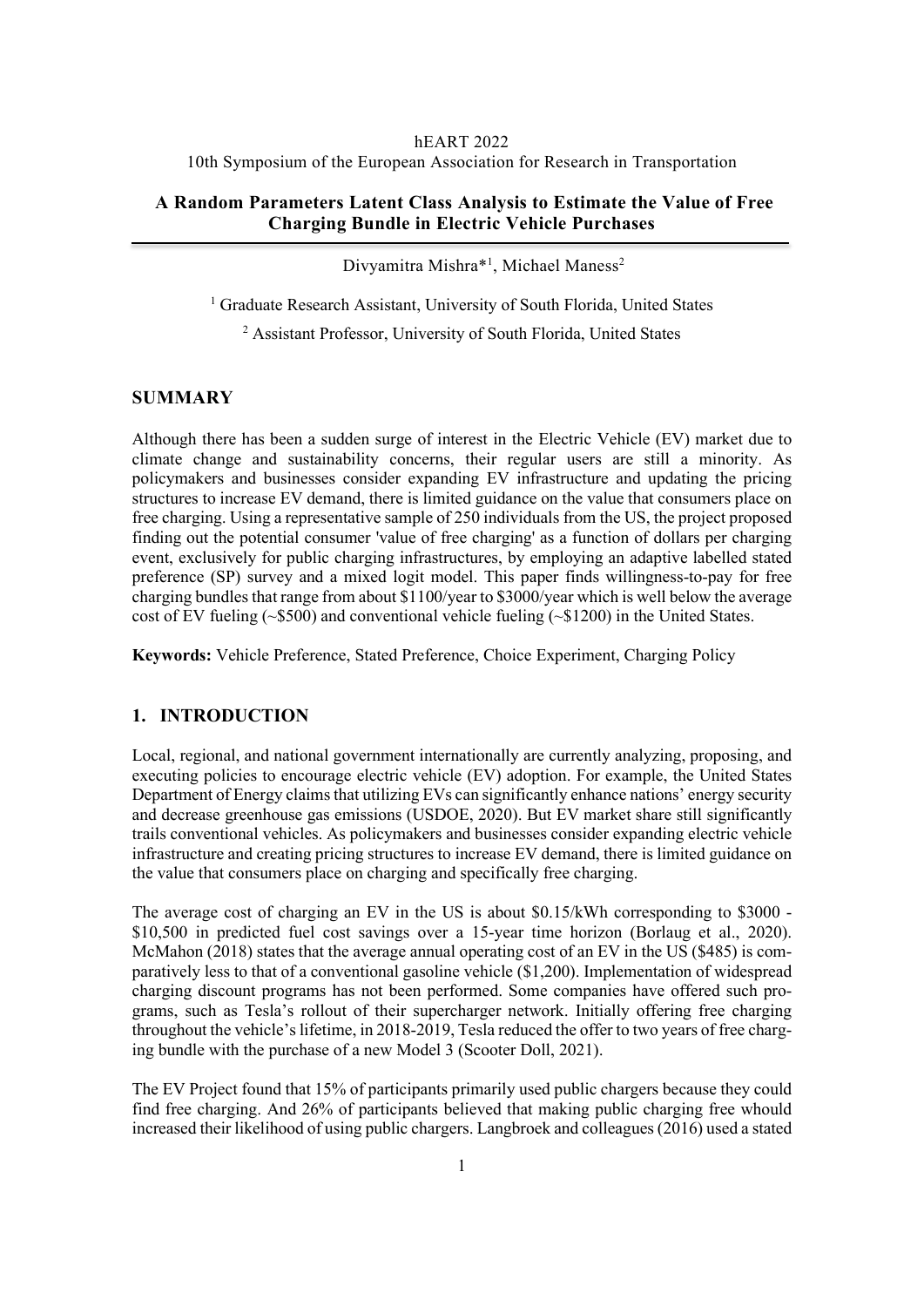choice experiment to study EV purchasing preference in the presence of a hypothetical free public charging. They found a significant willingness-to-pay for a free public charging system of 14,500 SEK  $(\approx)$  1575 USD). They also found that free public charging had a greater effect on individuals who were actively interested in purchasing a new EV. Maness and Lin (2019) briefly reviewed the literature on the value of free and found that bundling free items increased the attractiveness of products beyond the actual value of the bundled object. They suggest that providing free charging could increase EV adoption. To the authors' knowledge, no publicly available sources provide a valuation of a free charging bundle by years of free charging.

This study establishes a national estimate of the willingness-to-pay (WTP) for a free charging bundle in the United States electric vehicle market. This willingness-to-pay provides an estimate of the additional value placed on the free charging bundle versus charging cost discount. Using an adaptive stated choice experiment conducted using a probability-based sample from an internet panel, 36 choice scenarios were generated with 9 scenarios received per respondent. Results from latent class discrete choice models showed heterogeneity in the sensitivity to free charging time scale (at two to three years) with a significant share of the population showing no sensitivity to a single year of free charging.

## **2. METHODOLOGY**

## *Survey Design*

A total of 4,230 panelists were invited to participate in the survey by employing a probabilitybased internet panel and 1,097 respondents actively engaged and completed the survey. Out of which 250 respondents were assigned the adaptive vehicle choice SP survey and the rest were directed to complete another choice experiment on charger choice. Only the vehicle choice data was utilized for the paper. A summary of the survey design methodology is presented in Table 1.

| Time frame                       | July 10, 2020 - August 25, 2020                                |
|----------------------------------|----------------------------------------------------------------|
| <b>Target population</b>         | Civilian and non-institutional adults who are residents of the |
|                                  | United States households (age 18 years and older)              |
| <b>Sampling frame</b>            | Address and demographics-based sampling by NORC                |
| Sample designing technique       | Probability- and address-based internet panel                  |
| <b>Use of Interviewer</b>        | Self-administered                                              |
| <b>Mode of Administration</b>    | Self-administered via the internet                             |
| <b>Computer Assistance</b>       | Internet-based survey                                          |
| <b>Reporting Unit</b>            | One person (age $18+$ ) per household                          |
| Frequency                        | One time response collection                                   |
| <b>Survey designing platform</b> | Qualtrics                                                      |

**Table 1: Survey Design Methodology**

The survey gathered information about respondents' household characteristics, commutes, vehicles, and socio-demographic factors in addition to the SP questions.

The choice design was generated using Ngene. The final design of the choice experiment had 36 scenarios distributed over 4 blocks. Each respondent was presented with only 1 block (9 scenarios). The choice experiment included four attributes: *purchase price, driving range, annual fuel cost* and *years of free charging.* Price and annual fuel cost were adaptive attributes. Driving range varied for EVs but was constant for conventional vehicles. Years of free charging only varied for EV alternatives.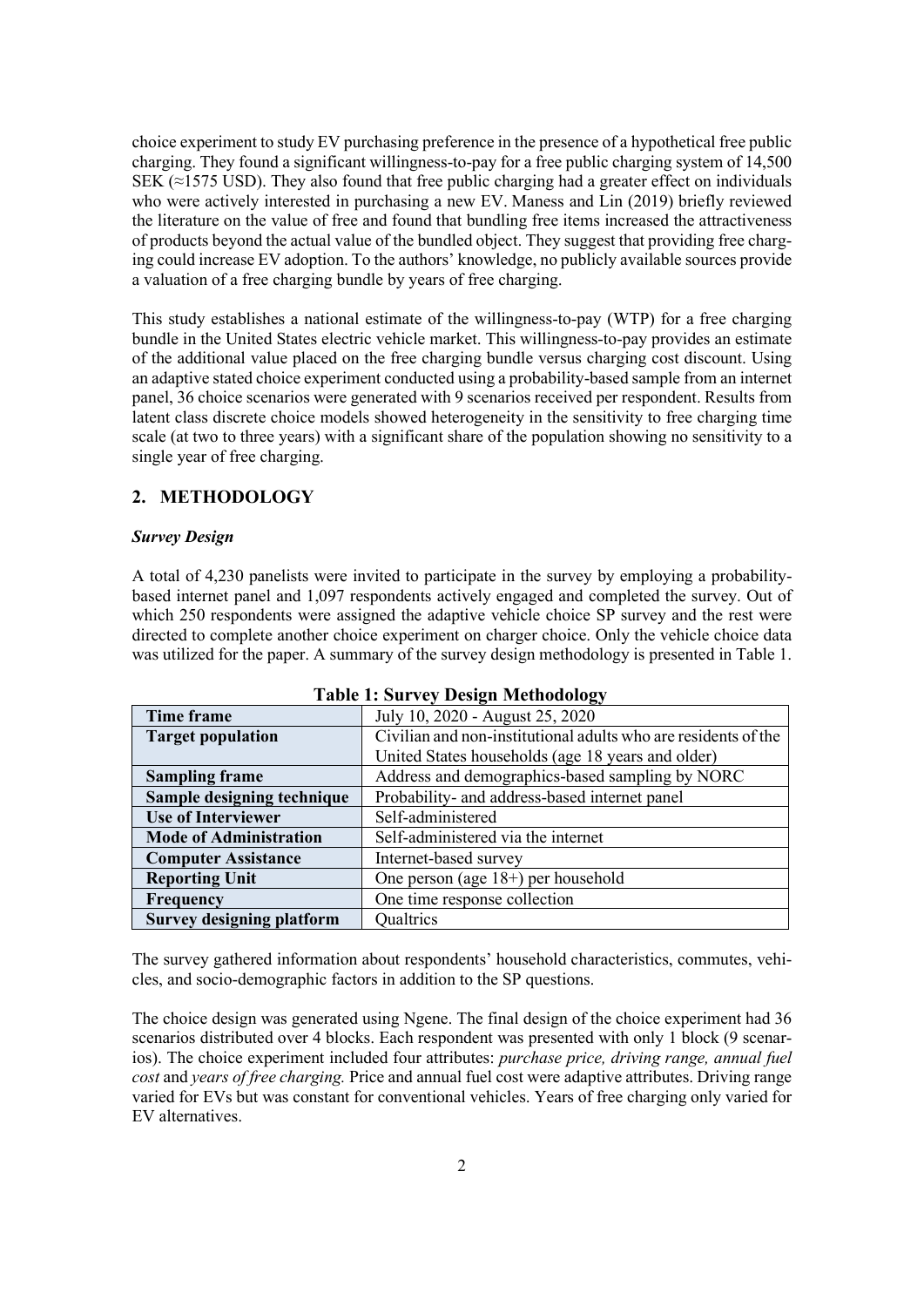To allow for an adaptive design, respondents were first asked "*Assuming that you were to buy a car shortly, which one are you are most likely to prefer?*" The respondents then selected from

- distinct car sizes: small, midsize, and large cars; SUV; Minivan; and pickup truck
- target purchase price: six ranges of values
- number of miles that the vehicle will be driven per year under non-COVID-19 conditions.

The target purchase price provided a reference price for the purchase price attribute. The vehicle size was used to develop a low, median, and high fuel economy based on current conventional and electric vehicles in that size category. The mileage was then used to adapt the fuel cost based on the fuel economy levels. Equations 1-2 summarize how annual fuel cost was calculated.

```
Annual Fuel Cost<sub>GAS</sub> = Distance covered in 1year (mi) × Fuel Price \frac{\$2.5}{(USGal)} × Fuel Consumption \frac{\text{(USGal)}}{\text{(mi)}} (1)
Annual Fuel Cost<sub>EV</sub> = Distance covered in 1year (mi) × Fuel Price \left(\frac{\$0.13}{kWh}\right) × Fuel Consumption\left(\frac{33.7 kWh}{mi}\right) (2)
```
This was followed by basic definitions of an EV and a short explanation of attributes used in the SP scenario. It was followed by the SP section, where the respondents were asked to imagine that they had to buy a vehicle to replace their current one. They had to choose between three vehicles (two EVs and one conventional gasoline vehicle) with varying characteristics (Figure 1).

| <b>UNIVERSITY</b> of<br><b>SOUTH FLORIDA</b>                                                                                                                                                                                                                                                                                                                                                                                                                |           |                 |                          |  |  |
|-------------------------------------------------------------------------------------------------------------------------------------------------------------------------------------------------------------------------------------------------------------------------------------------------------------------------------------------------------------------------------------------------------------------------------------------------------------|-----------|-----------------|--------------------------|--|--|
| Assume that you need to replace your primary vehicle. Previously, you reflected that you<br>are considering to buy a Midsize car with a price range of \$30,000 - \$39,999. You have<br>narrowed your choice down to three vehicles: two electric vehicles (A and B) and one<br>conventional gasoline vehicle. All three vehicles are sized as Midsize cars.<br>The features of the respective vehicles are given below. Assume that all other features are |           |                 |                          |  |  |
| the same for the given vehicle options.                                                                                                                                                                                                                                                                                                                                                                                                                     |           |                 |                          |  |  |
|                                                                                                                                                                                                                                                                                                                                                                                                                                                             | EV A      | EV <sub>B</sub> | Gasoline Vehicle         |  |  |
| <b>Purchase Price</b>                                                                                                                                                                                                                                                                                                                                                                                                                                       | \$30000   | \$30000         | \$30000                  |  |  |
| <b>Driving Range</b>                                                                                                                                                                                                                                                                                                                                                                                                                                        | 200 Miles | 100 Miles       | 400 Miles                |  |  |
| <b>Annual Fuel Cost</b>                                                                                                                                                                                                                                                                                                                                                                                                                                     | \$500     | \$680           | \$820                    |  |  |
| Years of Free Charging                                                                                                                                                                                                                                                                                                                                                                                                                                      | 0 Year    | 1 Year          | $\overline{\phantom{a}}$ |  |  |
| Which one are you most likely to buy?<br>$\bigcap$ I am most likely to buy Electric Vehicle A<br>I am most likely to buy Electric Vehicle B<br>I am most likely to buy the Gasoline Vehicle                                                                                                                                                                                                                                                                 |           |                 |                          |  |  |

**Figure 1: An Example Scenario**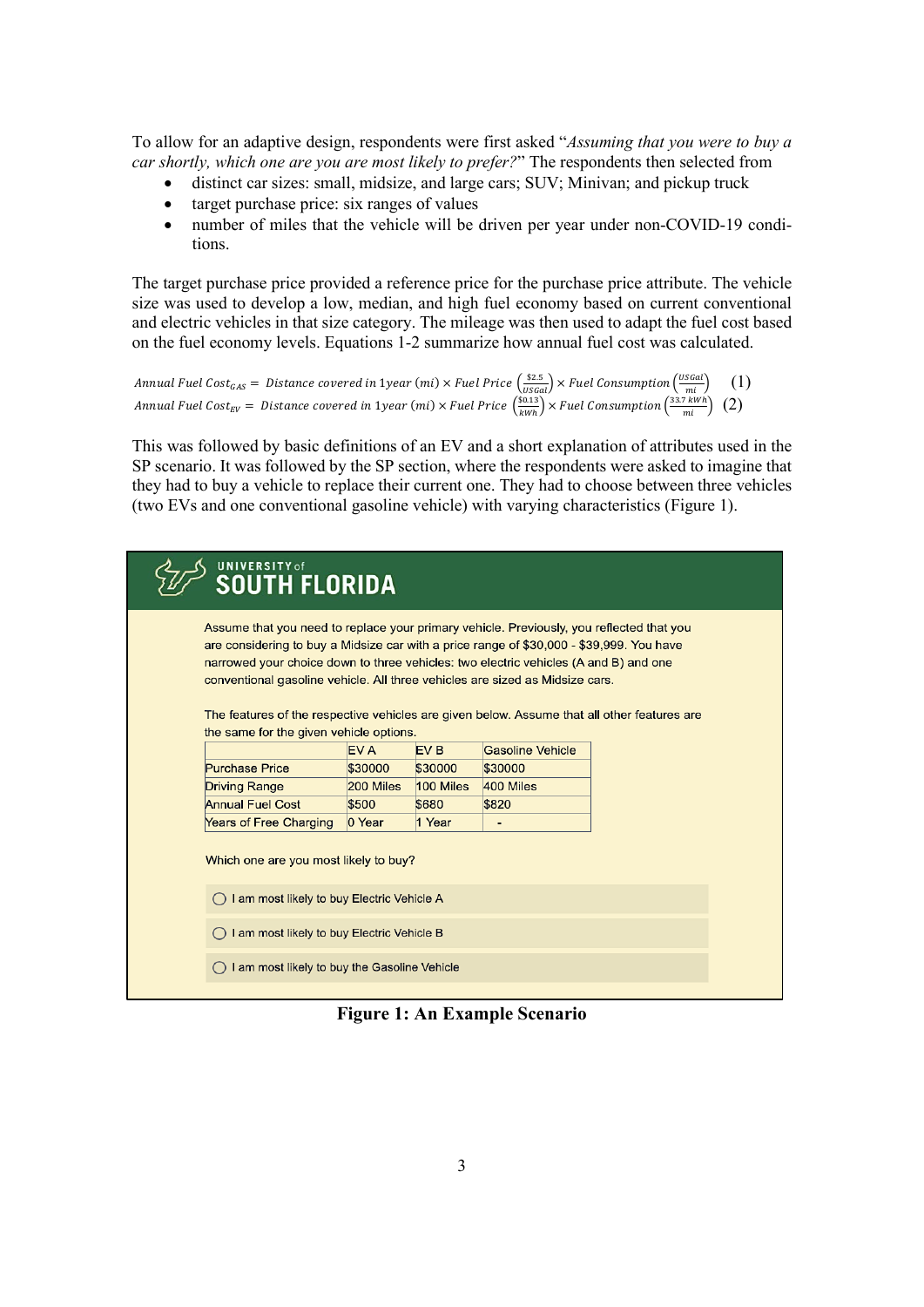| <b>Attribute</b>                                       | <b>Levels</b>                    |              |  |  |
|--------------------------------------------------------|----------------------------------|--------------|--|--|
| <b>Purchase price</b> (relative to your future vehicle | Same, 10% higher, 20% higher     |              |  |  |
| choice)                                                |                                  |              |  |  |
| <b>Driving range</b> (EV only)                         | 100 miles, 200 miles, 300 miles  |              |  |  |
| <b>Annual fuel cost</b>                                | EV                               | Gasoline     |  |  |
| (adapted by vehicle drivetrain and size)               | Low, Medium,                     | Low, Medium, |  |  |
|                                                        | High                             | High         |  |  |
| <b>Years of free charging (EV only)</b>                | 0-year, 1 year, 2 years, 3 years |              |  |  |

**Table 2: Attributes Levels**

#### *Modeling Methodology*

The study utilized a random parameters latent class (RPLC) model (Green and Hensher, 2012) to estimate consumer preference across the three labeled alternatives: EV A, EV B, and Gasoline Vehicle. A latent class model was chosen for the analysis to account for preference heterogeneity in different membership classes. An error component latent class model captures the correlation between the EV alternatives. The general utility function for the RPLC model can be written as in Equation 3:

$$
U_{nim} = \beta_m X_{nim} + \mu_m Z_i + \varepsilon_{nim} \tag{3}
$$

where,

 $U_{nim}$  is the utility of n individuals who selected alternative i in membership class m,

 $\beta_m$  are the coefficients corresponding to individual-specific alternative attributes  $X_{n,m}$  in class  $m,$ 

 $\mu_m$  is a normally distributed error component with standard deviation  $\sigma_{EV}$  for class m,  $Z_i$  is an indicator that alternative i is an EV, and  $\varepsilon_{nim}$  is an error term.

The likelihood for the panel data where an individual  $n$  chooses alternative  $j$  in membership class  $m, C$  is the choice set inclusive of all alternatives,  $M_n$  is the number of membership class for individual  $n$ , can be expressed in the form of Equation 4:

$$
L_{njm}(\beta) = \prod_{m=1}^{M_n} \frac{\exp\left(\beta_m X_{nim} + \mu_m Z_i\right)}{\sum_{j \in C} \exp\left(\beta_m X_{njm} + \mu_m Z_j\right)}\tag{4}
$$

The probability that an individual  $n$  will choose alternative  $j$  can be expressed as the integral of the product of logit probabilities for all  $\beta$  as in Equation 5 (Maness:

$$
P_{njm} = \int \left[ \prod_{m=1}^{M_n} \frac{\exp(\beta_m X_{ni} + \mu_m Z_i)}{\sum_{j \in C} \exp(\beta_m X_{nj} + \mu_m Z_j)} \right] f(\beta) d\beta \tag{5}
$$

## **3. RESULTS AND DISCUSSION**

The collected sample was weighted according to US population statistics and had the following descriptive statistics: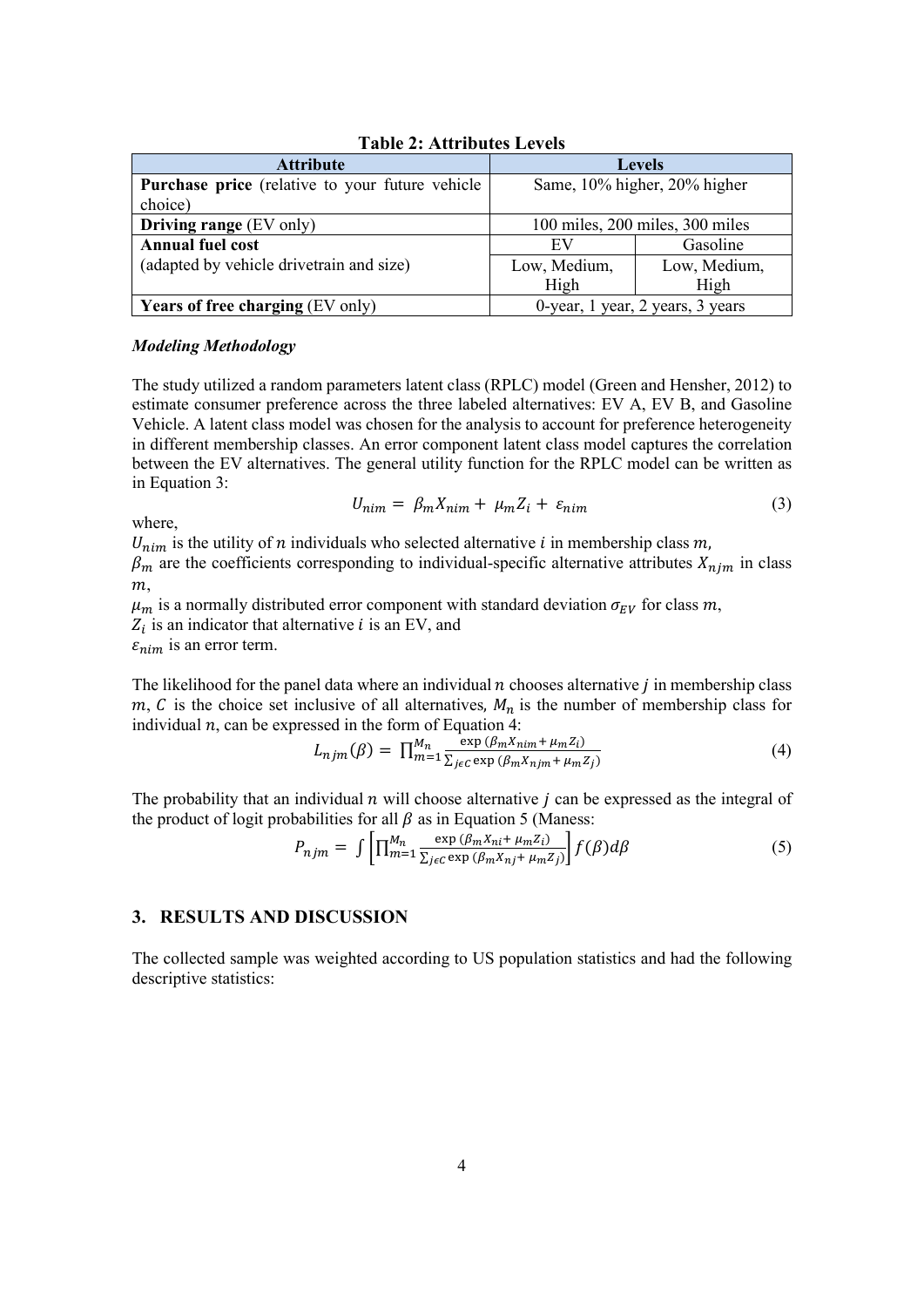|                      |                                     | Weighted |      | Unweighted |           |
|----------------------|-------------------------------------|----------|------|------------|-----------|
| <b>Description</b>   | <b>Levels</b>                       | Mean     | SD   | Mean       | <b>SD</b> |
| Gender               | Male                                | 0.50     | 0.50 | 0.55       | 0.50      |
|                      | Female                              | 0.50     | 0.50 | 0.45       | 0.50      |
| Age                  | 18-29                               | 0.22     | 0.41 | 0.19       | 0.39      |
|                      | 30-44                               | 0.21     | 0.41 | 0.30       | 0.46      |
|                      | 45-59                               | 0.27     | 0.45 | 0.24       | 0.42      |
|                      | 60 and above                        | 0.30     | 0.46 | 0.27       | 0.45      |
| Education            | No HS diploma                       | $0.08\,$ | 0.28 | 0.03       | 0.18      |
|                      | HS graduate or equivalent           | 0.27     | 0.44 | 0.21       | 0.41      |
|                      | Some college                        | 0.29     | 0.45 | 0.44       | 0.50      |
|                      | BA or above                         | 0.37     | 0.48 | 0.32       | 0.47      |
| Employment           | Employed full time                  | 0.54     | 0.50 | 0.55       | 0.50      |
|                      | Employed part time                  | 0.09     | 0.29 | 0.10       | 0.30      |
|                      | Retired                             | 0.01     | 0.09 | 0.02       | 0.13      |
|                      | Student (and not employed for pay)  | 0.07     | 0.26 | 0.06       | 0.24      |
|                      | Disabled (and not employed for pay) | 0.16     | 0.37 | 0.13       | 0.34      |
|                      | Not employed for pay                | 0.04     | 0.20 | 0.06       | 0.24      |
|                      | Other                               | 0.08     | 0.27 | 0.07       | 0.26      |
| Region               | New England                         | 0.05     | 0.22 | 0.06       | 0.24      |
|                      | Mid-Atlantic                        | 0.13     | 0.34 | 0.15       | 0.36      |
|                      | East North Central                  | 0.14     | 0.35 | 0.13       | 0.34      |
|                      | West North Central                  | 0.06     | 0.24 | 0.08       | 0.27      |
|                      | South Atlantic                      | 0.20     | 0.40 | 0.15       | 0.36      |
|                      | East South Central                  | 0.05     | 0.23 | 0.08       | 0.27      |
|                      | <b>West South Central</b>           | 0.12     | 0.33 | 0.12       | 0.33      |
|                      | Mountain                            | 0.08     | 0.28 | 0.09       | 0.28      |
|                      | Pacific                             | 0.16     | 0.37 | 0.14       | 0.35      |
| Metro/Non-Metro      | Metro area                          | 0.83     | 0.37 | 0.85       | 0.36      |
|                      | Non-Metro area                      | 0.17     | 0.37 | 0.15       | 0.36      |
| Driven EV/Not driven | Driven EV                           | 0.19     | 0.39 | 0.16       | 0.37      |
| EV                   | Not driven EV                       | 0.80     | 0.40 | 0.84       | 0.37      |
| Household size       | 1                                   | 0.16     | 0.37 | 0.16       | 0.37      |
|                      | $\overline{2}$                      | 0.34     | 0.48 | 0.33       | 0.47      |
|                      | 3                                   | 0.14     | 0.35 | 0.18       | 0.38      |
|                      | $\overline{4}$                      | 0.10     | 0.30 | 0.11       | 0.32      |
|                      | 5                                   | 0.08     | 0.27 | 0.07       | 0.25      |
|                      | 6                                   | 0.18     | 0.38 | 0.15       | 0.36      |
| Household annual     | Less than or equal to \$25,000      | 0.18     | 0.39 | 0.22       | 0.41      |
| income               | \$25,001-\$50,000                   | 0.23     | 0.42 | 0.23       | 0.42      |
|                      | \$50,001-\$100,000                  | 0.34     | 0.48 | 0.34       | 0.47      |
|                      | \$100,001-\$200,000                 | 0.19     | 0.39 | 0.18       | 0.38      |
|                      | More than \$200,000                 | 0.06     | 0.24 | 0.04       | 0.20      |

**Table 3: Sample Descriptive Statistics**

An exploratory latent class approach was employed initially where the number of classes was chosen depending on sample-adjusted BIC. The five class models had best performance with a SABIC of 2619 as compared to the four- and six-class models (SABICs of 2636 and 2631 respectively). When looking at the significance of parameter estimates within the classes, the modelers noticed that the classes generally fit a pattern of attribute non-attendance. For parsimonious and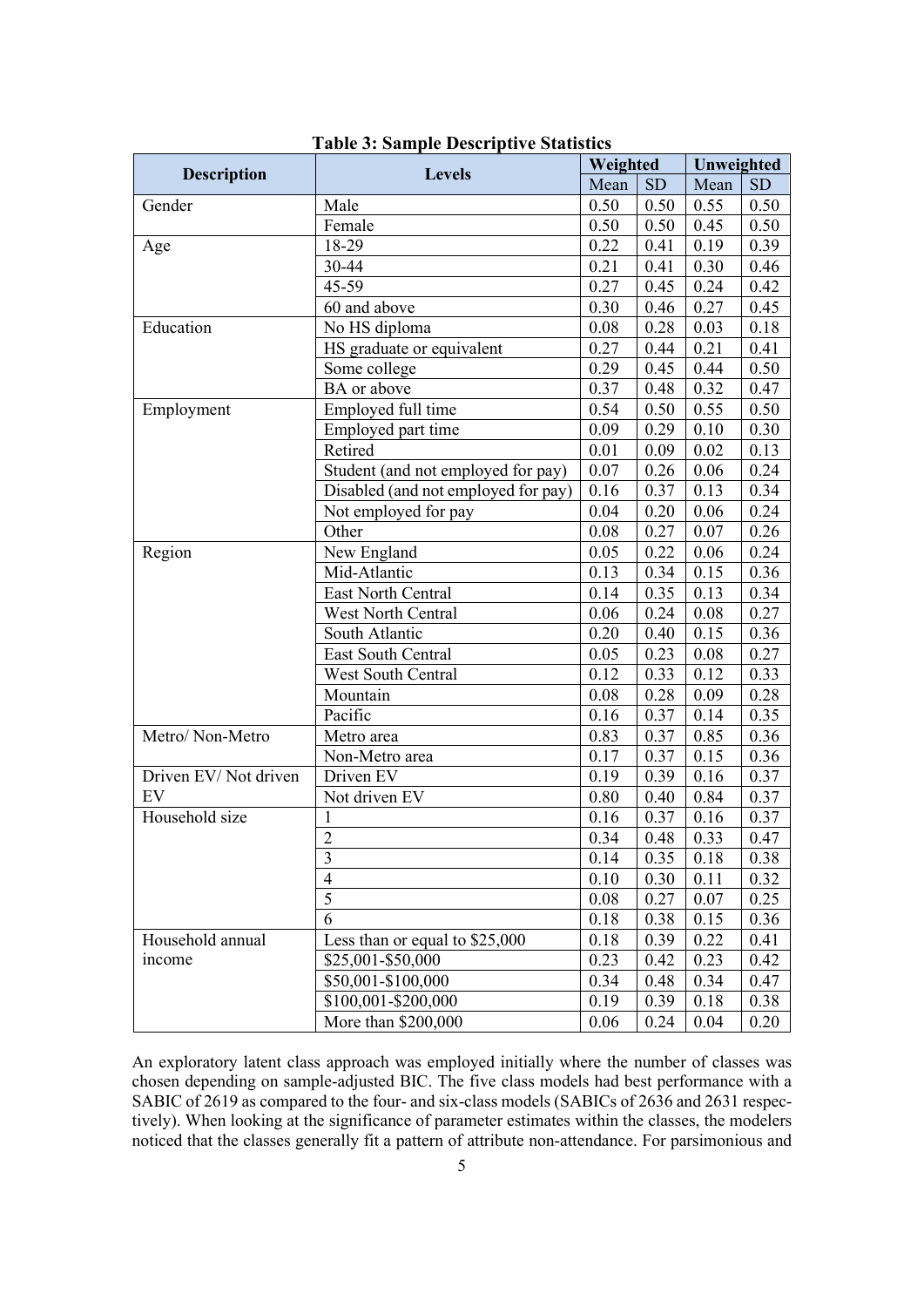interpretative reasons, restricted models of attribute non-attendance were estimated and are presented here.

The first class exhibits insensitivity to the electric vehicle options. A significant proportion of respondent showed no interest in EVs as evidenced by choosing the conventional vehicle option across all scenarios. The Conventional Only class accounted for approximately 33% of the weighted sample.

The second class are individuals who are insensitive to free charging. This group was approximately 5 percent of the population. Individuals in this group exhibited a willingness to pay (WTP) for 1 miles of range of approximately \$662. This is due to the very small and insignificant sensitivity to cost.

Classes three through five include people of varying attentiveness to free charging. The third class included individuals who preferred at least three years of free charging. This group was approximately 15% of the population. Their WTP for a 3-year free charging bundle was \$4,710. Individuals in this group exhibited a WTP for 1 mile of range of approximately \$248.

The fourth class included individuals who preferred at least two years of free charging. This group was approximately 12% of the population. Their WTP for a 3-year free charging bundle was \$4,230, while their WTP for two years was \$2,205. Individuals in this group exhibited a WTP for 1 miles of range of approximately \$19. This group was less sensitive to cost than classes 3 and 5.

The fifth class included individuals who were interested in free charging bundles of one, two, and three years in length. This group was approximately 36% of the population. Their WTP for a free charging bundle was \$2,992 for one year, \$4,814 for two years, and \$9,065 for three years. Individuals in this group exhibited a WTP for 1 miles of range of approximately \$112.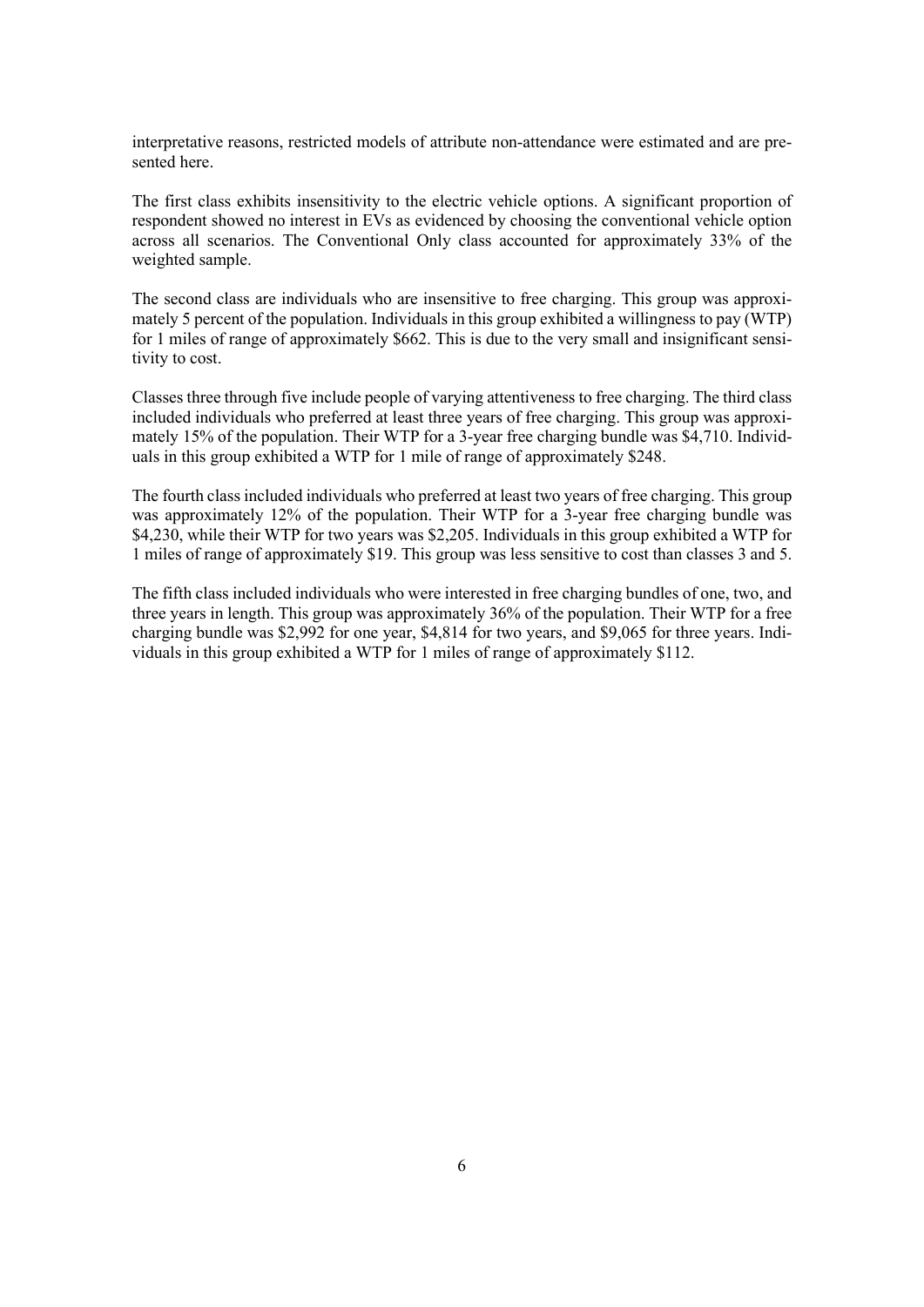|                                      | Class 1:                 |                                                    | Class 2:                |         | Class 3:                 |         | Class 4:        |         | Class 5:               |         |
|--------------------------------------|--------------------------|----------------------------------------------------|-------------------------|---------|--------------------------|---------|-----------------|---------|------------------------|---------|
| <b>Variable</b>                      | <b>Conventional Only</b> |                                                    | <b>Inattentive Free</b> |         | <b>3 Years Free</b>      |         | 2+ Years Free   |         | <b>Fully Attentive</b> |         |
|                                      |                          |                                                    | <b>Charging</b>         |         | <b>Charging</b>          |         | <b>Charging</b> |         | <b>Free Charging</b>   |         |
|                                      | Estimate                 | t-stat                                             | Estimate                | t-stat  | Estimate                 | t-stat  | Estimate        | t-stat  | Estimate               | t-stat  |
| Constant (Electric Vehicle B)        | $-0.67$                  | $-1.69$                                            | 1.38                    | 4.71    | 0.65                     | 1.49    | $-0.13$         | $-0.30$ | 0.27                   | 1.58    |
| Constant (Gasoline Vehicle)          | 10.55                    | 18.57                                              | 1.56                    | 3.55    | 9.60                     | 3.08    | $-12.04$        | $-1.46$ | 5.81                   | 7.71    |
| Purchase price (\$1000)              | 0.00                     |                                                    | 0.00                    | $-0.05$ | $-0.22$                  | $-1.87$ | $-1.23$         | $-2.26$ | $-0.16$                | $-3.89$ |
| Driving range (100-mi) [EV Only]     | 0.00                     |                                                    | 0.31                    | 1.90    | 5.54                     | 3.55    | 2.30            | 2.75    | 1.75                   | 6.99    |
| Annual fuel cost (\$100) [All Alts]  | 0.00                     |                                                    | $-0.54$                 | $-2.14$ | $-3.93$                  | $-4.42$ | $-1.08$         | $-2.72$ | $-0.16$                | $-4.19$ |
| One year free charging indicator     | 0.00                     |                                                    | 0.00                    |         | 0.00                     |         | 0.00            |         | 0.47                   | 1.23    |
| Two years free charging indicator    | 0.00                     |                                                    | 0.00                    |         | 0.00                     |         | 2.72            | 2.77    | 0.75                   | 1.80    |
| Three years free charging indicator  | 0.00                     |                                                    | 0.00                    | $\cdot$ | 1.05                     | 1.57    | 5.22            | 2.19    | 1.42                   | 3.68    |
| Variance of EV Error Component       | 10.42                    | 13.76                                              | 0.00                    |         | 11.45                    | 3.26    | 22.00           | 2.52    | 1.90                   | 3.57    |
| Class probability                    | 0.3296                   |                                                    | 0.0477                  |         | 0.1453                   |         | 0.1186          |         | 0.3588                 |         |
| WTP: 1 year of free charging $(\$)$  | $-$                      |                                                    | --                      |         | $\overline{\phantom{a}}$ |         |                 |         | \$2,992                |         |
| WTP: 2 years of free charging $(\$)$ | $-$                      |                                                    | $-$                     |         | $\overline{a}$           |         | \$2,205         |         | \$4,814                |         |
| WTP: 3 years of free charging $(\$)$ | $-$<br>$-$               |                                                    |                         | \$4,710 |                          | \$4,230 |                 | \$9,065 |                        |         |
| WTP: EV range (\$/mi)                |                          | \$662<br>\$248<br>\$19<br>$\overline{\phantom{a}}$ |                         |         |                          |         |                 | \$112   |                        |         |
| Number of Individuals                |                          | 250                                                |                         |         |                          |         |                 |         |                        |         |
| Number of Observations               | 2250                     |                                                    |                         |         |                          |         |                 |         |                        |         |
| Number of Parameters                 | 36                       |                                                    |                         |         |                          |         |                 |         |                        |         |
| Log-likelihood (constants only)      | $-2326.67$               |                                                    |                         |         |                          |         |                 |         |                        |         |
| Log-likelihood at convergence        | $-1271.86$               |                                                    |                         |         |                          |         |                 |         |                        |         |
| McFadden $\rho^2$                    | 0.45                     |                                                    |                         |         |                          |         |                 |         |                        |         |
| Sample-Adjusted BIC                  | 2628.38                  |                                                    |                         |         |                          |         |                 |         |                        |         |

# **Table 4: Mixed Latent Class Model Results**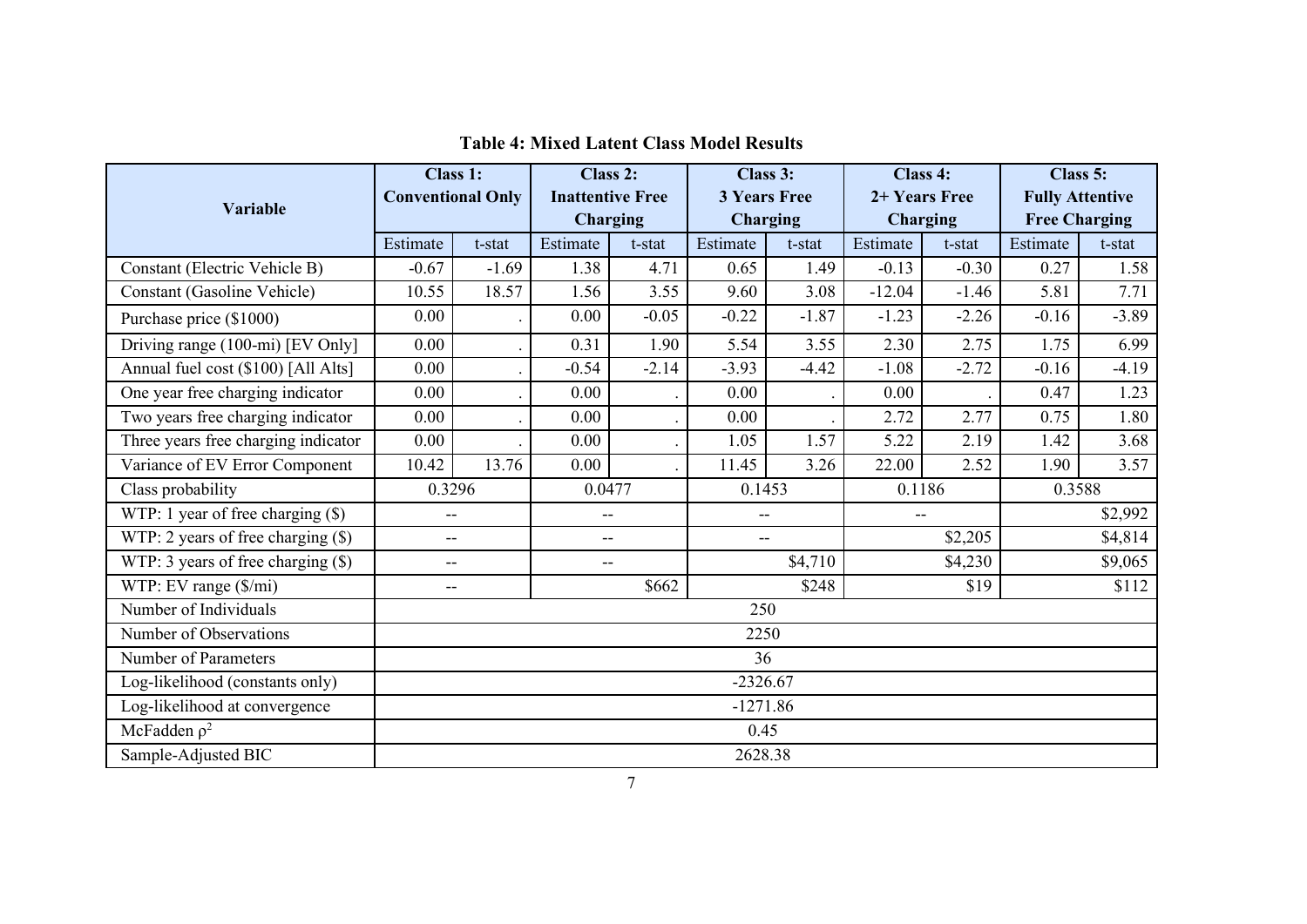### **4. CONCLUSIONS**

Using a representative sample of 250 individuals from the US, the project proposed finding out the potential consumer 'value of free charging' as a function of dollars per charging event, exclusively for public charging infrastructures, by employing an adaptive labelled stated preference (SP) survey and a mixed logit model. Results from latent class discrete choice models showed heterogeneity in the sensitivity to free charging time scale (at two to three years) with a significant share of the population showing no sensitivity to a single year of free charging. Respondents valued free charging between about \$1100 to \$3000 per year depending on class (attentiveness to free charging). A significant proportion of the population showed no interest in electric vehicles. By using a latent class formulation, this group can be explicitly accounted for thus leading to less bias in estimating willingness-to-pay for EV attributes.

This study did not include socio-demographics in the model specifications. This was chosen due to the study's focus on policy and measurement rather than behavioral explanation. For early analysis of free charging policies and pricing structures, the cost-effectiveness of the policy is a greater focus than the exact structure of the policy, so a looser mean-focus and distribution-focused approach brings greater value. Future work can look at the demographic characteristics of the preference classes. This allows for tailoring the policies and business plan around groups that may see greater benefit from the program or groups most likely to use chargers from companies that offer free charging in some form. Understanding the demographic also may have implication for equity analysis.

#### **ACKNOWLEDGMENT**

The authors gratefully acknowledge support for data collection provided by the Center for Teaching Old Models New Tricks (TOMNET), a University Transportation Center sponsored by the US Department of Transportation through Grant No. 69A3551747116.

## **REFERENCES**

- 1. Abotalebi, E., Mahmoud, M., Ferguson, M. and Kanaroglou, P.S. 2015. Utilizing stated preference in electric vehicle research; evidence from the literature. In *Proceedings of the 50th Annual Canadian Transport Research Forum Conference, Montreal* (pp. 1-19)
- 2. Achtnicht, M., Bühler, G. and Hermeling, C. 2012. The impact of fuel availability on demand for alternative-fuel vehicles. *Transportation Research Part D: Transport and Environment*, *17*(3), pp.262-269.
- 3. Borlaug, B., Salisbury, S., Gerdes, M. and Muratori, M. 2020. Levelized cost of charging electric vehicles in the United States. *Joule*, *4*(7), pp.1470-1485.
- 4. The EV Project. 2015. How do the EV Project participants feel about charging their EV at home? *Office of Energy Efficiency and Renewable Energy*, https://avt.inl.gov/sites/default/files/pdf/EVProj/EVProjectParticipantsAndHomeCharging.pdf#:~:text=Overall%2C%20PEV%20owners%20in%20The%20EV%20Project%20are,important%20or%20very%20important%20to%20their%20purchase%20decision.
- 5. Globisch, J., Plötz, P., Dütschke, E. and Wietschel, M., 2019. Consumer preferences for public charging infrastructure for electric vehicles. *Transport Policy*, *81*, pp.54-63.
- 6. Hackbarth, A. and Madlener, R. 2013. Consumer preferences for alternative fuel vehicles: A discrete choice analysis. *Transportation Research Part D: Transport and Environment*, *25*, pp.5-17.
- 7. Helveston, J.P., Liu, Y., Feit, E.M., Fuchs, E., Klampfl, E. and Michalek, J.J. 2015. Will subsidies drive electric vehicle adoption? Measuring consumer preferences in the US and China. *Transportation Research Part A: Policy and Practice*, *73*, pp.96-112.